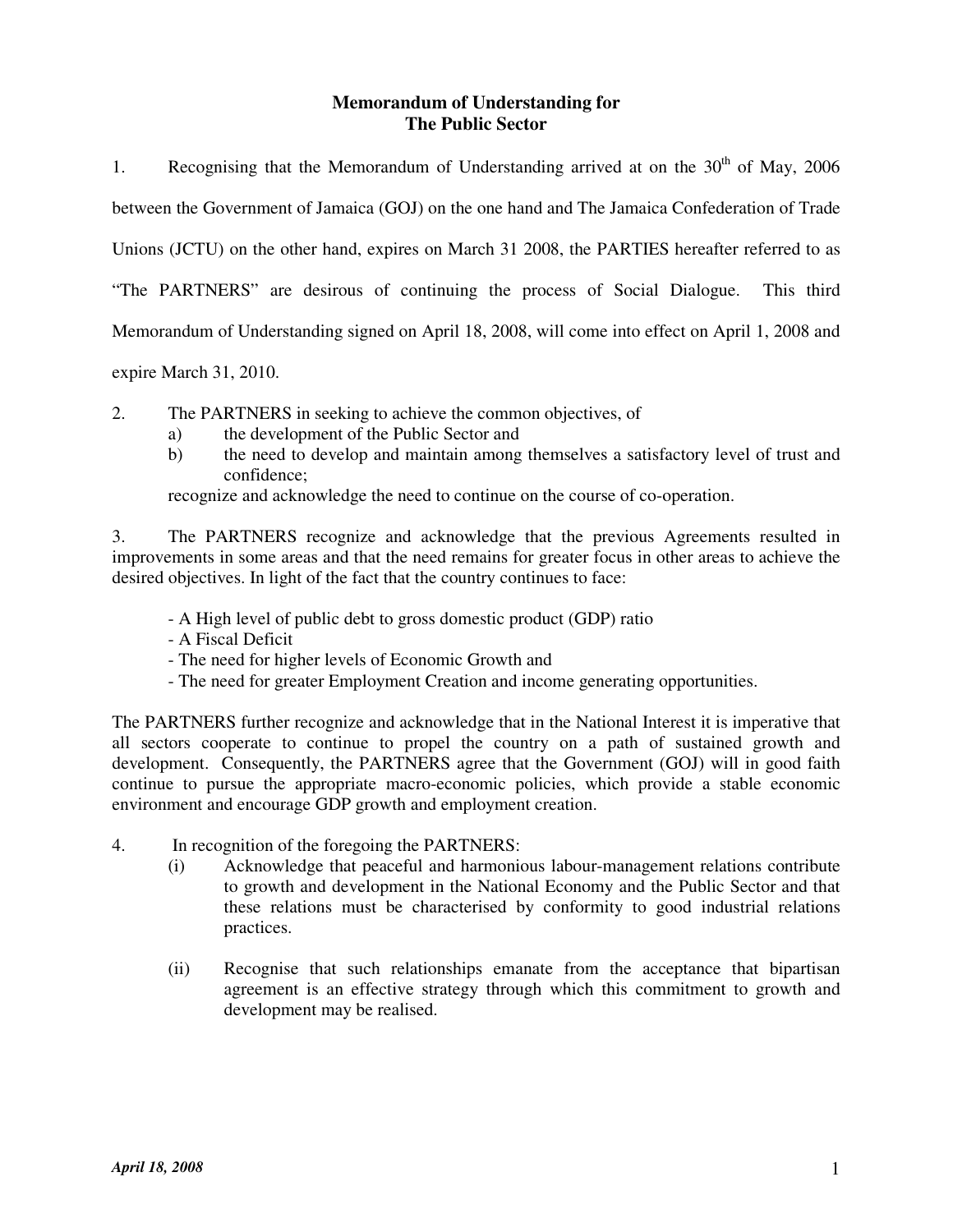- (iii) Affirm that sound industrial relations practices be maintained by a commitment to the principles expressed in this Memorandum of Understanding and the principles laid down in the
	- International Labour Organisation's Convention No. 87 (Freedom of Association and the Right to Organise)
	- International Labour Organisation's Convention No. 98 (The Right to Organise and to Collective Bargaining), and
	- International Labour Organisation Documents and Protocols relating to Tripartism and Social Dialogue; and the
	- Labour Relations Code of Jamaica.

5. The PARTNERS agree to the following general principles underpinning the Memorandum of Understanding for the Public Sector which will form part of an overall strategy for the sustained economic growth as well as the development of the public sector in particular and the country in general:

- (i) A commitment of the PARTNERS to pursuing strategies designed to increase efficiency, while at the same time reducing the cost of the delivery of Public Services resulting in an increase in productivity gains that is in keeping with the country's medium to long-term economic programme.
- (ii) A commitment of the PARTNERS to the continued development of a mechanism for collaboration and consensus building in the Public Sector through social dialogue.
- (iii) A commitment of the PARTNERS to the continued development of a framework for the practice of good industrial relations in the Public Sector.
- (iv) A commitment of the PARTNERS to work towards the continued improvement of the quality of the labour force through training, retraining and education and the maintenance of core labour standards in the Public Sector.
- (v) An acceptance by the PARTNERS of the potential social and economic benefits to be derived from such a Memorandum of Understanding.
- (vi) An acceptance by the PARTNERS that the principle of voluntarism applied to the practice of industrial relations in the Public Sector, remains critical to the success of any endeavour
- (vii) The recognition of the PARTNERS that the cooperation of other sectors of society is material to enhancing the success of this Memorandum of Understanding. The PARTNERS also recognise that the restraint of prices among other things is one way to achieve this goal.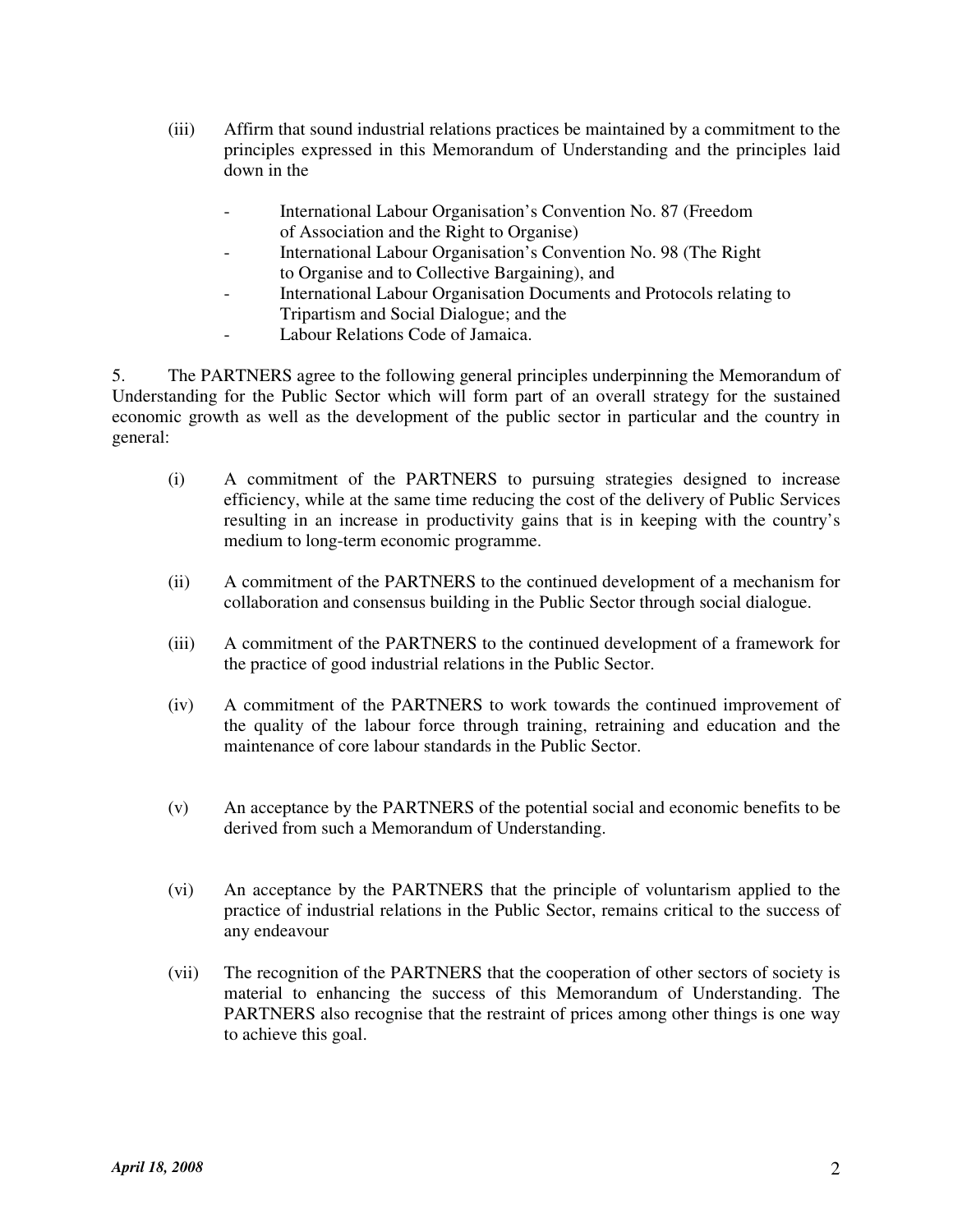### **MONITORING COMMITTEE**

6. The PARTNERS agree that the Monitoring/Evaluation Committee comprising of representatives from the Government of Jamaica and the Jamaica Confederation of Trade Unions, will continue to ensure that there is adherence to both the spirit and intent of this Memorandum of Understanding.

- (i) The Monitoring Committee will have permanent and ad-hoc sub-committees and all committees will be served by the secretariat located in the Ministry of Finance and Public Service.
- (ii) The Monitoring Committee through its Secretariat will undertake a continuous programme of consultation and public education in furtherance of the aims of the Memorandum of Understanding.

7. In seeking to attain the objectives of this Memorandum of Understanding, the PARTNERS also agree to the following areas: Wages, Macroeconomic Management, Productivity Enhancement and the Development of the Public Sector.

### **WAGES**

- 8. The PARTNERS agree that there will be managed growth of the Wages Bill as stated below.
	- (i) For the Contract period 2008-2010 there will be a wage adjustment/revision in the public sector of 15% in year 1 and 7% in year 2.
	- (ii) This policy will apply to all remuneration under contracts of employment for any kind of work to be performed in the Public Sector of Jamaica.
	- (iii) The wages adjustment/revision will extend to all pay, including wages and salaries at all organisational levels, allowances, payments in kind, fringe benefits, and lump sums. It will also apply to all types of employment as well as to both full time and part time work.
	- (iv) The PARTNERS agree that where adjustments are made to correct true anomalies within the service, these will not be seen as wage increases within the context of the increases provided in 8(i).
	- (v) New rates due for the period 2008/2009 will be paid by June 2008. Any inability to meet this date is to be brought to the attention of the Monitoring Committee prior to the date of payment.
	- (vi) During this period, all job evaluations/reclassifications/re-engineering proposals are to be sent to the Post Operations Committee with the relevant justification. That Committee will report to the Monitoring and Evaluation Committee for appropriate action.
	- (vii) The PARTNERS recognise that some Public Sector Entities will have the ability to pay in excess of clause 8(i). Where there is disagreement over the Ministry of Finance and the Public Service's determination of each entity's ability to pay, such disagreement will be referred to the Monitoring Committee. The Ministry of Finance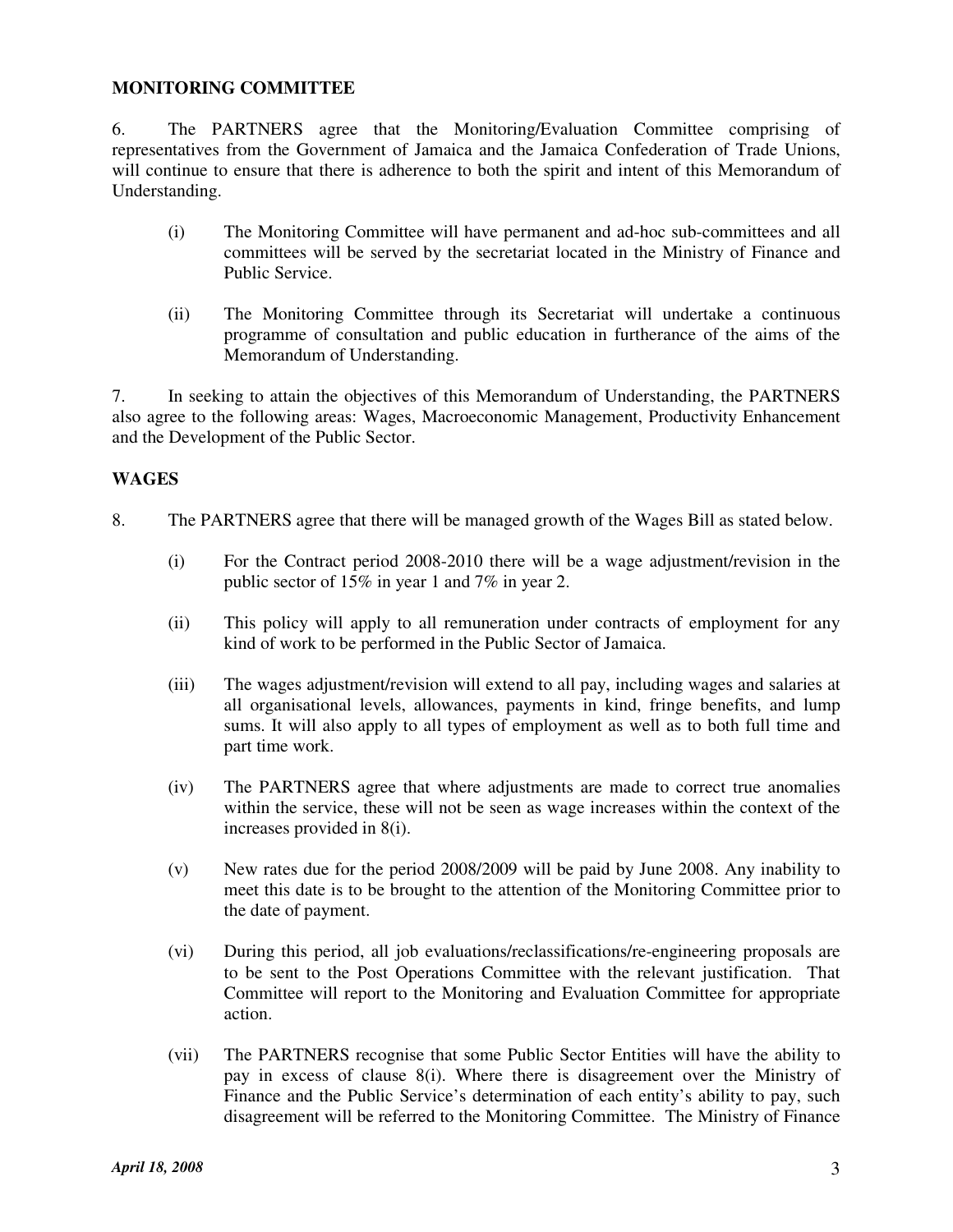and the Public Service shall make the basis of its determination known to the Monitoring Committee.

- (viii) The agreed salaries and allowances are as set out in the relevant circulars.
- (ix) Those items that are peculiar to particular groups will be negotiated by the relevant bargaining agents within the Government of Jamaica's wages policy.
- (x) The PARTNERS recognize that there may be a need to review allowances, payments in kind, fringe benefits, and lump sums. This will be the subject of discussion by the Monitoring Committee, with a view to resolution within the first year of the agreement.

### **EMPLOYMENT**

9. Recognising that progress has been made in the area of appointments coming out of the previous Memoranda of Understanding, the PARTNERS agree that there needs to be continued focus to ensure that the intent of the policy is adhered to. Therefore:

- (i) In keeping with the instructions/policy of the Office of the Services Commissions (Public Service, Local Government, Judiciary, Teachers)/Boards, as far as is possible no officer should be acting in a clear vacancy for more than six months . However, where persons have been employed or are acting in a clear vacancy for over six months, the PARTNERS agree that such persons are to be evaluated with a view to appointment unless valid reasons exist why such persons should not be appointed.
- (ii) The PARTNERS agree that the Office of the Services Commissions and the Public Service Establishment Division will formulate the operating procedures governing the approval and conditions for acting assignments for presentation to the Monitoring and Evaluation Committee within the first six months of the signing of this agreement.
- (iii) The PARTNERS agree that within the first three months of the signing of this Memorandum of Understanding the Ministries/Departments with delegated authority are to provide the Office of the Services Commissions with a list of persons acting in clear vacancies for over six months and the reasons for their non-appointment. This report is to be submitted to the Monitoring Committee through the Secretariat.
- (iv) Within the first three months of the signing of this Memorandum of Understanding All Ministries and Departments are to bring to the attention of the Public Service Establishment Division of the Ministry of Finance and the Public Service all officers operating under redundant classification groupings e.g FAA, OPS/CR, GLS. The Public Service Establishment Division will take the appropriate action.
- (v) The PARTNERS agree to support the principle of filling jobs with employees rather than contractors. In addition, the practice of outsourcing jobs will be curtailed.
- (vi) The Partners agree that the review of posts and the establishment of new cadres in the Health Sector, which began in the preceding MOU, will be completed within the first year of this agreement. Once the cadres have been settled those persons who, for at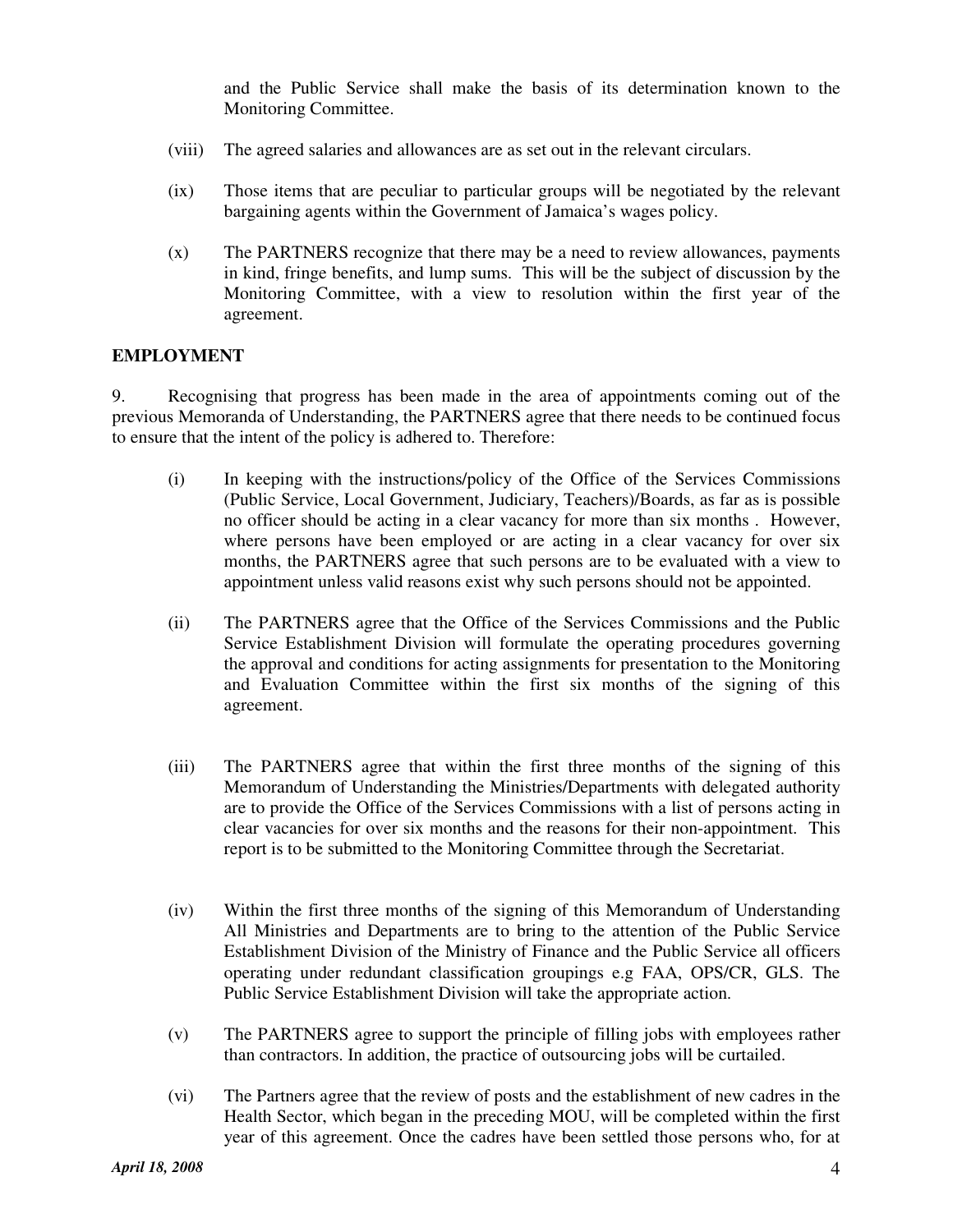least five (5) years, have been employed on contract or temporarily engaged, will be appointed subject to exceptional circumstances.

- (vii) The PARTNERS agree that where persons are employed by contract in an established post and are in receipt of the commensurate salary scale, any conflict with the terms and conditions of access to certain benefits will be reconciled as far as possible.
- (viii) The PARTNERS agree that where there is contemplation of a restructuring/reorganization which may lead to separation of employment, there will be prior consultation among the PARTNERS in keeping with Part 3 Paragraph 11 and Part 4 paragraph 19 of the Labour Relations Code.
- (ix) The PARTNERS agree that Government will ensure that during occasions of lay offs, redundancies and reorganisations persons with disabilities will be retained.
- (x) The PARTNERS agree that where an employee becomes disabled, efforts will be made to retrain and where necessary redeploy them into areas suitable to their particular capabilities instead of being declared medically unfit or incapable of functioning in a particular entity.

# **PRODUCTIVITY ENHANCEMENT**

10. The PARTNERS recognize that through increasing productivity, the sector will be optimally placed to deliver service more efficiently within the economic restraints. The PARTNERS further recognize that the successful management of the process of efficiently converting inputs into social capital is ultimately the key to the effectiveness of the Public Sector. This is a development goal for all public sector organizations. The PARTNERS therefore agree to, focus on expenditure restraint, cost savings, and information, communication technology (ICT) during this contract period and to place the discussion on public sector productivity at the forefront at all levels in the Public Sector.

## **10A. EXPENDITURE RESTRAINT**

The PARTNERS agree that there will continue to be a general policy of Expenditure Restraint.

- (i) The PARTNERS agree that this policy is to include but will not be limited to the following areas: Motor Vehicle Purchase (Make and Model) Purchase of Office Equipment Social Functions Rental of Property Foreign Travel **Utilities** In this regard the Ministry of Finance and the Public Service will develop and circulate the Government's policy on Expenditure Restraint.
- (ii) Additionally, Ministries will be required to implement strategies to monitor expenditure patterns and the use of assets. This is with the aim of reducing expenditure on these items. To this end, the items are to be made line items in the budget and reported on quarterly. Copies of these reports are to be submitted through the Permanent Secretary/Head of Department/Heads of Public Bodies and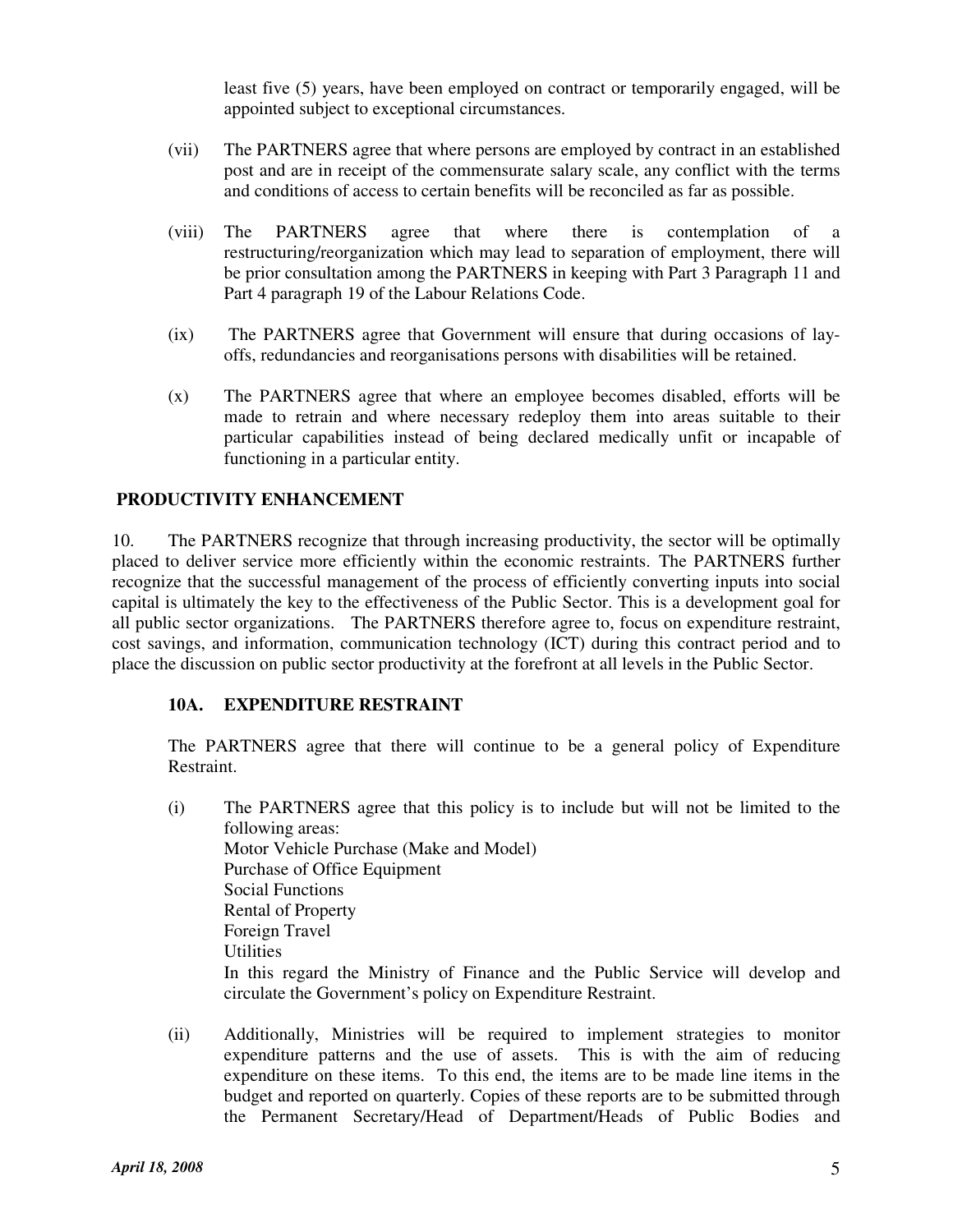Agencies/Principal, signed by their respective internal auditors to the Ministry of Finance & Planning for validation in the required format.

- (iii) The PARTNERS agree that the Government through the Ministry of Finance and the Public Service will continue to issue the necessary policy advisories on expenditure restraint to the Ministries, Departments and Agencies in respect of the agreement arrived at between the PARTNERS.
- (iv) Having achieved the aforementioned, the PARTNERS commit to the consistent application of sanctions in accordance with the relevant regulatory authority at all levels as soon as breaches are confirmed.

## **10B. COST SAVING MEASURES**

The PARTNERS agree to a renewal of the thrust to focus on the Cost Saving Measures and that the Government through the Ministry of Finance and The Public Service will re-define and re-circulate a Cost Savings policy with respect to the operational mechanisms.

- (i) Each agency is required to establish a Cost Saving Committee to arrive at general cost saving measures linked to the performance of strategic and corporate objectives inclusive of any measures peculiar to the respective agency. Each Committee is to submit through the Permanent Secretary/Head of Department/Chief Executive Officer/ Managing Director/Principal/Chairman quarterly reports validated by their respective internal auditors to the Ministry of Finance and the Public Service for certification before the submission of the analysis of the outcomes to the Monitoring Committee in the required format detailing the savings achieved.
- (ii) The PARTNERS agree that a proportion of the savings achieved will be available to the relevant entity as an incentive to be used for staff welfare.
- (iii) The PARTNERS reaffirm that there will be a continued examination of the existing procurement policy and practices to identify any areas of deficiency for correction.
- (iv) The PARTNERS recognise the efforts made towards the establishment of a National Energy Policy and urges that this be finalized as an integral component to under gird efforts to achieve sustainable economic development. Entities must continue to cultivate and practice relevant conservation measures in keeping with the direction of the proposed policy, as driven by the Ministry of Energy Mining & Telecommunications.

## **10C. Information Communication Technology**

 The PARTNERS acknowledge that one way of enhancing productivity is through the use of ICT. The PARTNERS therefore agree that all Ministries, Agencies And Departments, as well as para-statal bodies will examine the possibility of the implementation of ICT solutions geared towards increasing productivity and the level of access where necessary.

### **MACROECONOMIC MANAGEMENT**

11. In response to the continued fiscal constraints, the PARTNERS agree that the Government will commit to pursuing complementary fiscal and monetary policies to maintain macro economic stability and accelerate real economic growth over the medium to long term.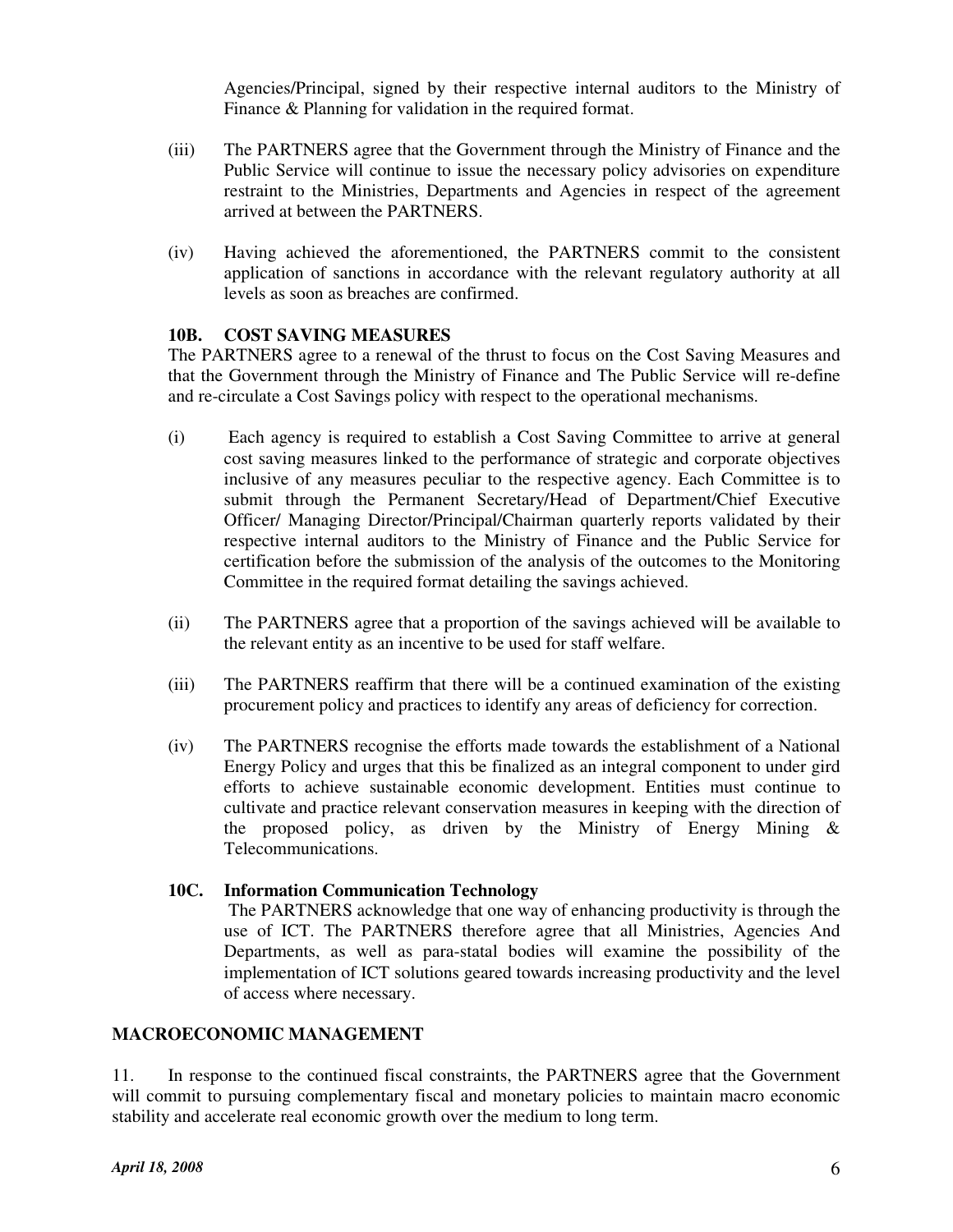### **Fiscal and Monetary**

(i) The PARTNERS agree that the Government will manage its economic policies in order to ensure that the outcomes are consistent with the Government's targets as follows.

|                           | 2008/09   | 2009/10   |
|---------------------------|-----------|-----------|
| Real GDP Growth $(\%)$    | $3 - 3.5$ | $3.5 - 4$ |
| Inflation $(\%)$          | $8 - 10$  | $6 - 8$   |
| Fiscal Balance (% of GDP) | $-4.5$    | $-2.5$    |
|                           |           |           |
|                           |           |           |

- (ii) The PARTNERS recognise that the fiscal targets were not fully met during the previous period due, inter alia, to external shocks to the economy from natural disasters and the rising price of oil.
- (iii) The PARTNERS also agree that the Government will commit to implementing the requisite policy and administrative programmes aimed at increasing the rate of tax compliance in the country and thereby increasing the revenue inflows to the Consolidated Fund.
- (iv) The Government will pursue all avenues at its disposal including prosecution to ensure that the targeted level of tax compliance is achieved.

## **DEVELOPMENT OF THE PUBLIC SECTOR TO PRODUCE A MODERN, EFFICIENT SECTOR THAT IS OF THE OPTIMUM SIZE, PROPERLY EQUIPPED AND SUITABLY REWARDED.**

12. The PARTNERS, recognising that a cohesive Human Resource Policy is critical in determining the size, purpose and the future direction of the Public Sector agree that the Government will review any issue arising from the separation of the functions of the Public Service Portfolio.

## **12A. Training, Re-Training, Education and Benefits**

- (i) The PARTNERS agree that the Government, through the Public Service Establishment Division of the Ministry of Finance and the Public Service, will coordinate a training needs analysis within the first year of the Memorandum of Understanding; and develop a training plan which will have as its focus the preparation of the Public Sector work force for the needs of a modern labour market.
- (ii) The PARTNERS agree that a training programme for supervisors and managers in the following areas of Human Resource Management will be developed and implemented .
	- Recruitment and Selection,
	- Discipline,
	- People Management and Supervisory Skills,
	- Human Relations and Communication Skills,
	- Industrial Relations
	- **Compensation**
	- Pension and Welfare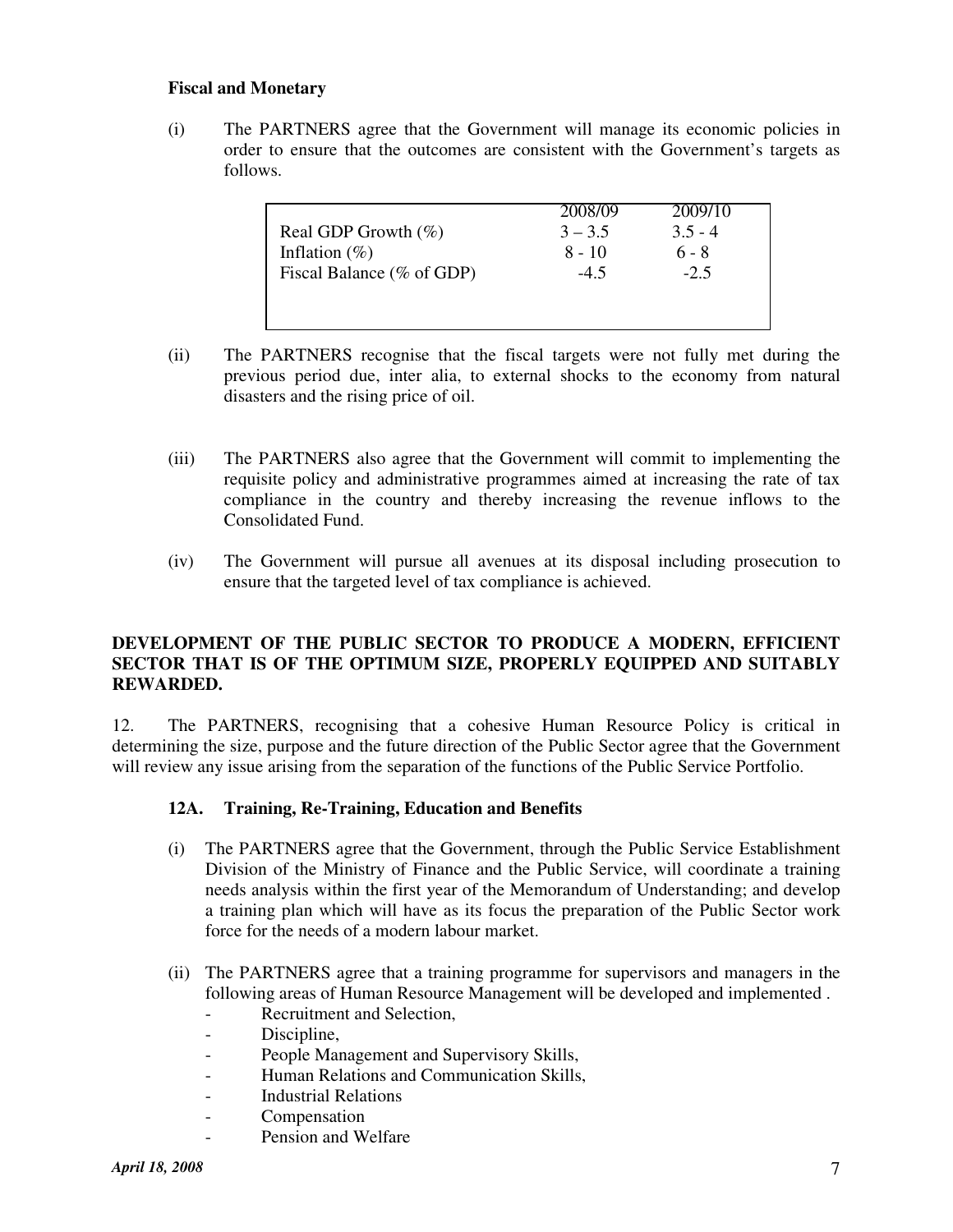- Leave Administration
- (iii) The PARTNERS recognize that there are peculiarities within the Public Sector regarding working hours and conditions and as such a mechanism will be instituted to address the disparity in roles and conditions of work.
- (iv) The PARTNERS commit through the Public Service Establishment Division, to exploring and making the necessary contacts so that a process of cross training with the Private Sector may be implemented during this contract period 2008 – 2010.
- (v) The PARTNERS agree that the Government through the Ministry of Finance and the Public Service will develop and implement a programme of cross training among Ministries, Agencies and Departments within this contract period 2008 – 2010.
- (vi) The PARTNERS are committed to the facilitation of training programmes aimed at realising the full staff complement at the Ministry of Health and Environment in respect of the Health Professionals. The PARTNERS further agree that the review of the structure and staffing of Health Authorities will be finalised within one year.
- (vii) Recognising that the severe shortage of nurses continues, The PARTNERS agree that the Government through the Ministry of Health and Environment will continue to explore retention strategies including the possibility of partnering with other tertiary institutions to provide additional training facilities to those already provided by the University Hospital of the West Indies and the University of Technology formerly Kingston School of Nursing for an expanded training programme in Nursing.
- (viii) The PARTNERS agree that the Government through the Ministry of Education will implement the training of Secondary School Principals in School Administration and carry out the needs assessment and necessary training for Vice Principals, Heads of Departments and Administrative Staff.
- (ix) The PARTNERS agree that the Ministry of Education will carry out a needs assessment for Special Education and Remedial Teachers and make plans for the implementation of training to close the needs gap.
- (x) The PARTNERS agree that a review of the job responsibilities of Bursars and other administrative staff in public education institutions will be undertaken to ensure that those responsibilities are fully recognized.
- (xi) The PARTNERS continue to commit to the facilitation of training programmes aimed at realising the full staff complement and development of the current staff at the Jamaica Fire Brigade and acknowledge that this would be easier facilitated through a training facility operated by the Jamaica Fire Brigade. The PARTNERS commit to taking all possible steps to ensuring the realization of this during this contract period.
- (xii) The PARTNERS acknowledge that during the previous Memoranda of Understanding spanning the period 2004 – 2008, approximately 8,000 public sector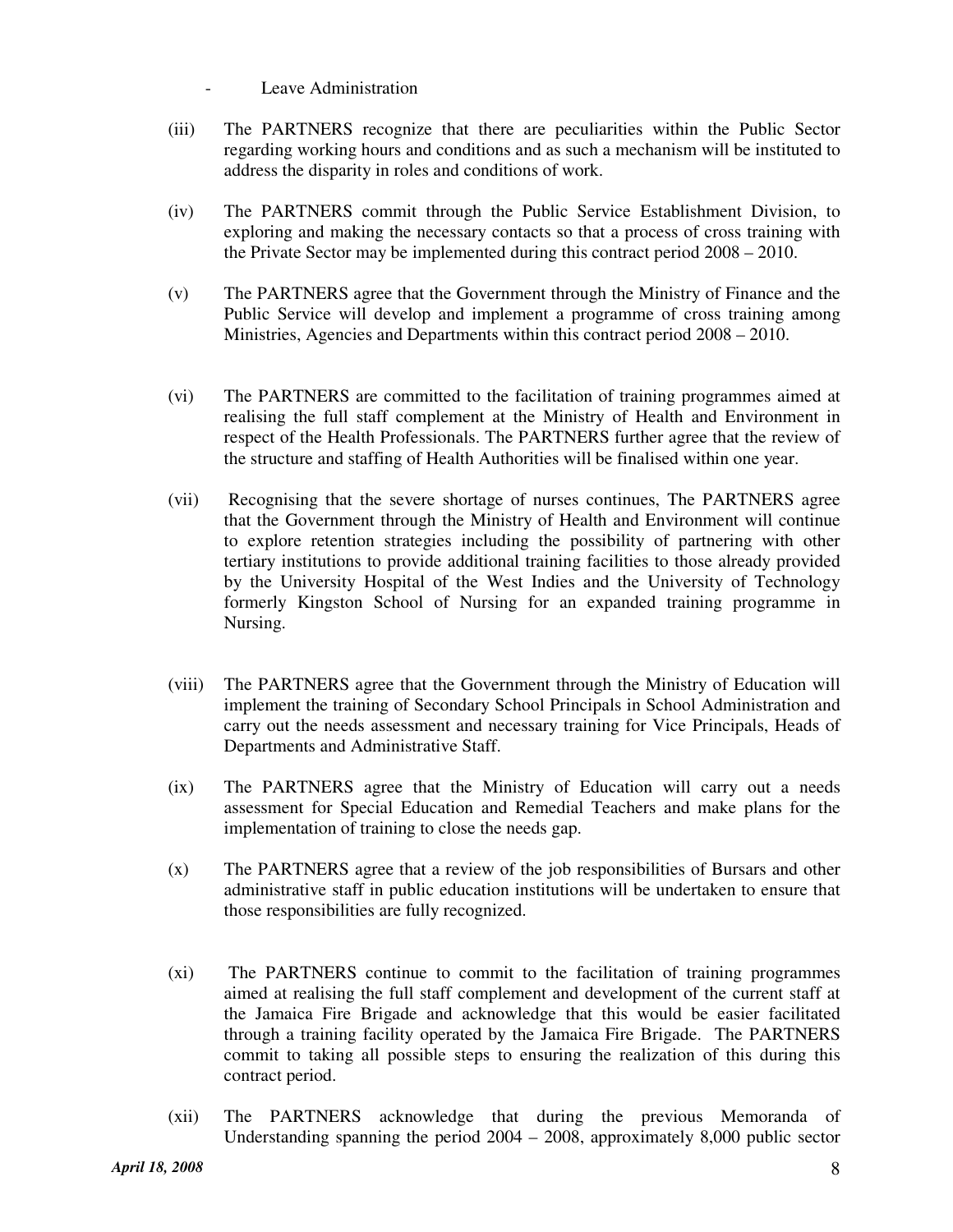workers benefited from a skills training programme and therefore commit to the continuation of that training programme in this contract period 2008 – 2010.

### **12B. CONDITIONS OF SERVICE**

- (i) The PARTNERS agree to continue to review of the Public Service Regulations (1961) and Staff Orders (2004) in light of the existing labour laws, the labour relations code and international best practices. Priority will be given to the issue of the disciplinary rules governing temporary workers
- (ii) In light of the concerns raised by the workers the PARTNERS agree to review the existing Leave regulations in the Public Sector.
- (iii) The PARTNERS agree to begin discussions on the process of Pension Reform in the Public Sector to include the issue of persons who have been employed temporarily for an extended period that is continuous.
- (iv) The current arrangements for processing Pension benefits will be reviewed with a view to ensuring that payments begin within four (4) months of any officer's retirement.
- (v) In light of the concerns raised by the workers the PARTNERS agree to a review of the Family Benefits Scheme with a view to arriving at a common position.

### **12.C. SPECIAL ITEMS**

### (i) **Tertiary Education Assistance Programme (TEAP)**

The PARTNERS agree that the Government will maintain the TEAP revolving loan fund to assist employees to pursue tertiary education

#### (ii) **Shelter**

The PARTNERS will continue to examine all options to facilitate easier access to home ownership by Public Sector Employees.

### (iii) **Other Items**

The PARTNERS agree to continue discussions on the following items:

- (a) Litigation Fund
- (b) Life Insurance
- (c) Student's Loan Repayment/OtherLoan Repayment

The PARTNERS acknowledge that these Special Items are not intended to replace facilities that already exist in the sector.

### **APPLICATION**

- 13. The Partners agree to the following applications:
- (i) The PARTNERS agree that, the provisions herein will apply to Central and Local Government and all other Government/Public entities, commissions, companies, corporations, institutions and statutory bodies.
- (ii) Where a benefit is duplicated in a Public Sector entity the superior benefit will apply.